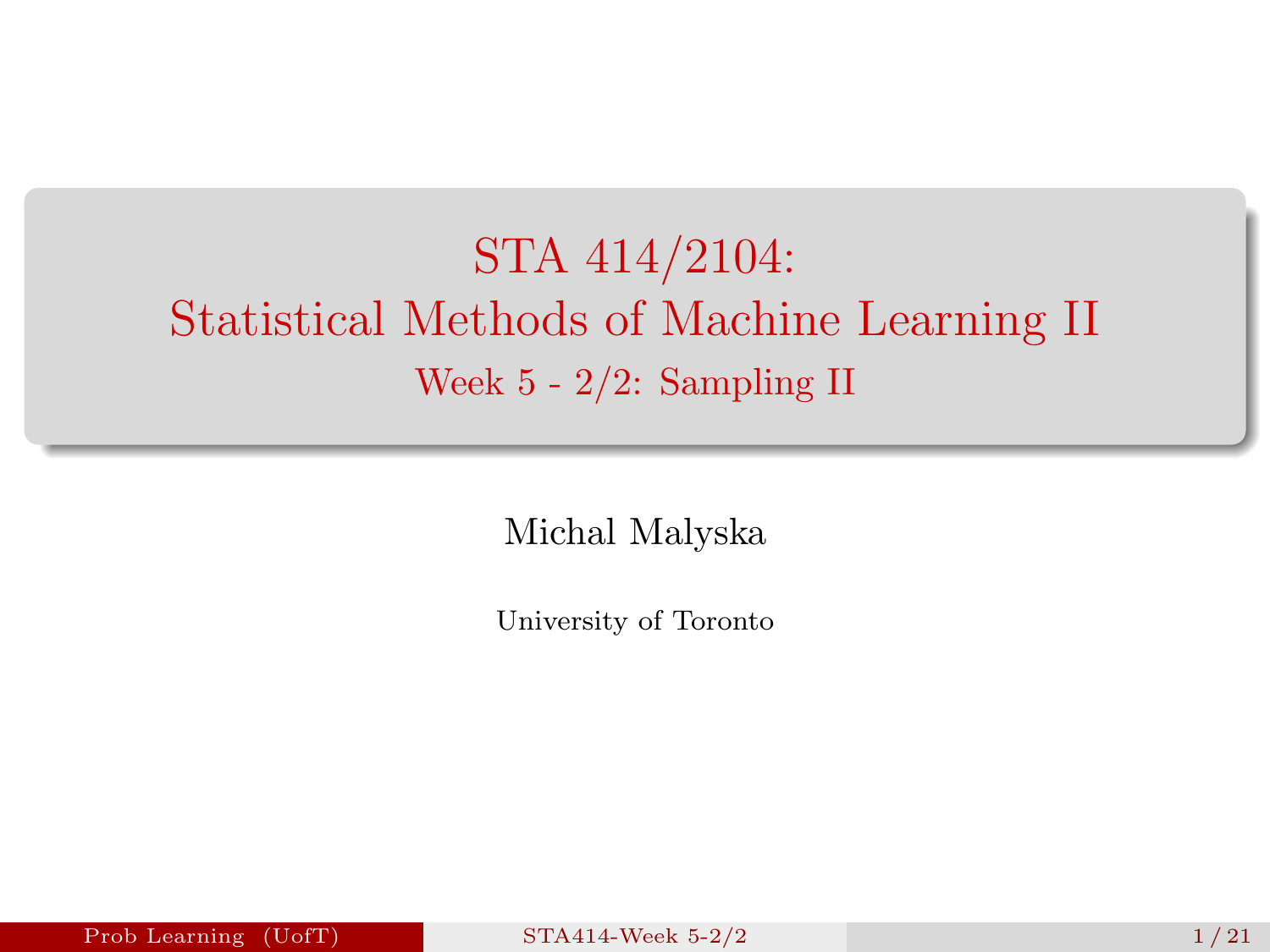- Gibbs sampling
- Hamiltonian Monte Carlo
- MCMC diagnostics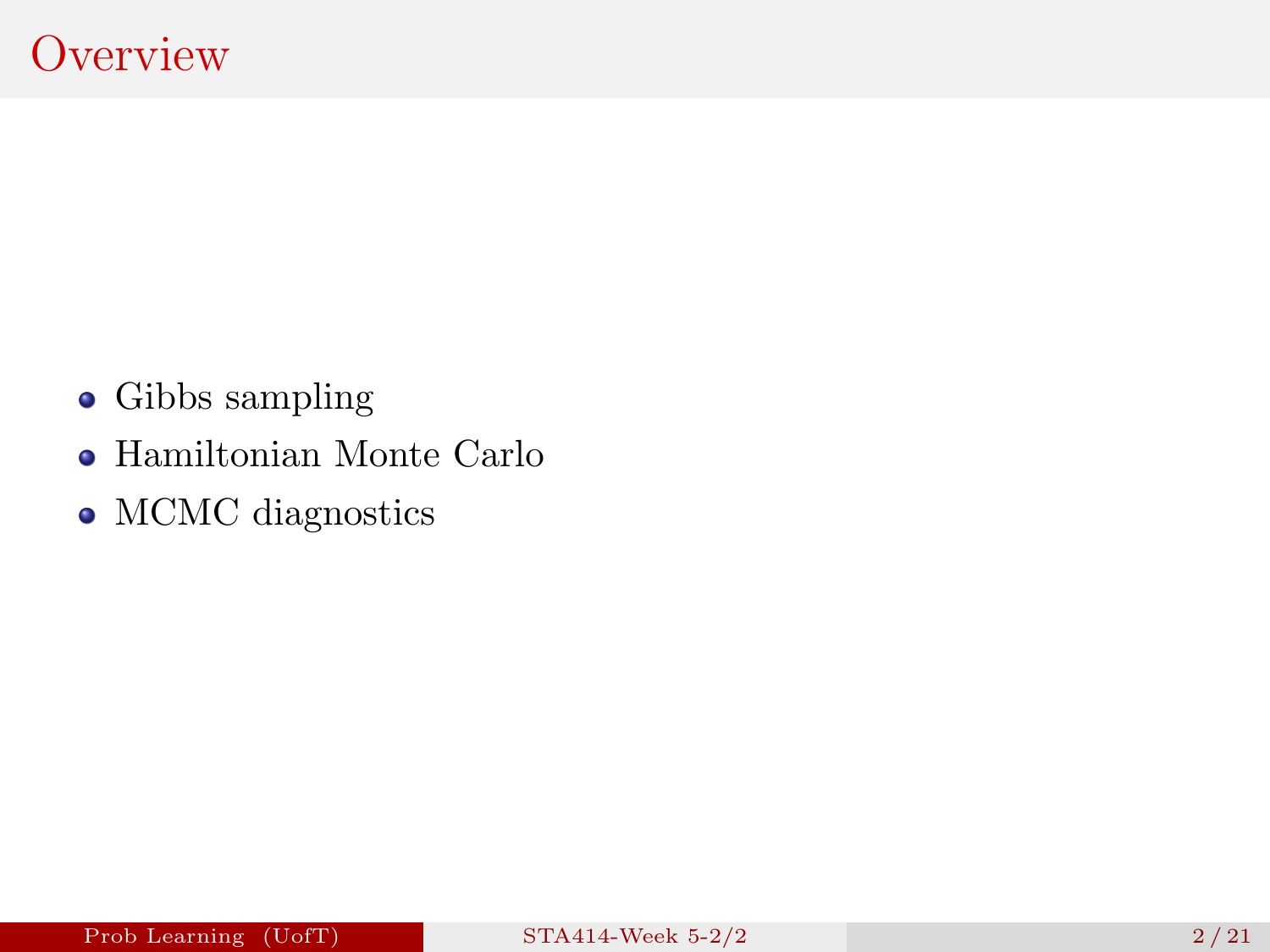• Suppose the parameter vector  $\theta$  has been divided into d components

$$
\theta = (\theta_1, ..., \theta_d)
$$

- At each iteration, the Gibbs Sampler, cycles through the components of  $\theta$ , drawing each subset conditional on the value of all others.
- $\bullet$  This means we perform d steps at each sampling iteration t to obtain  $\theta^{(t+1)}$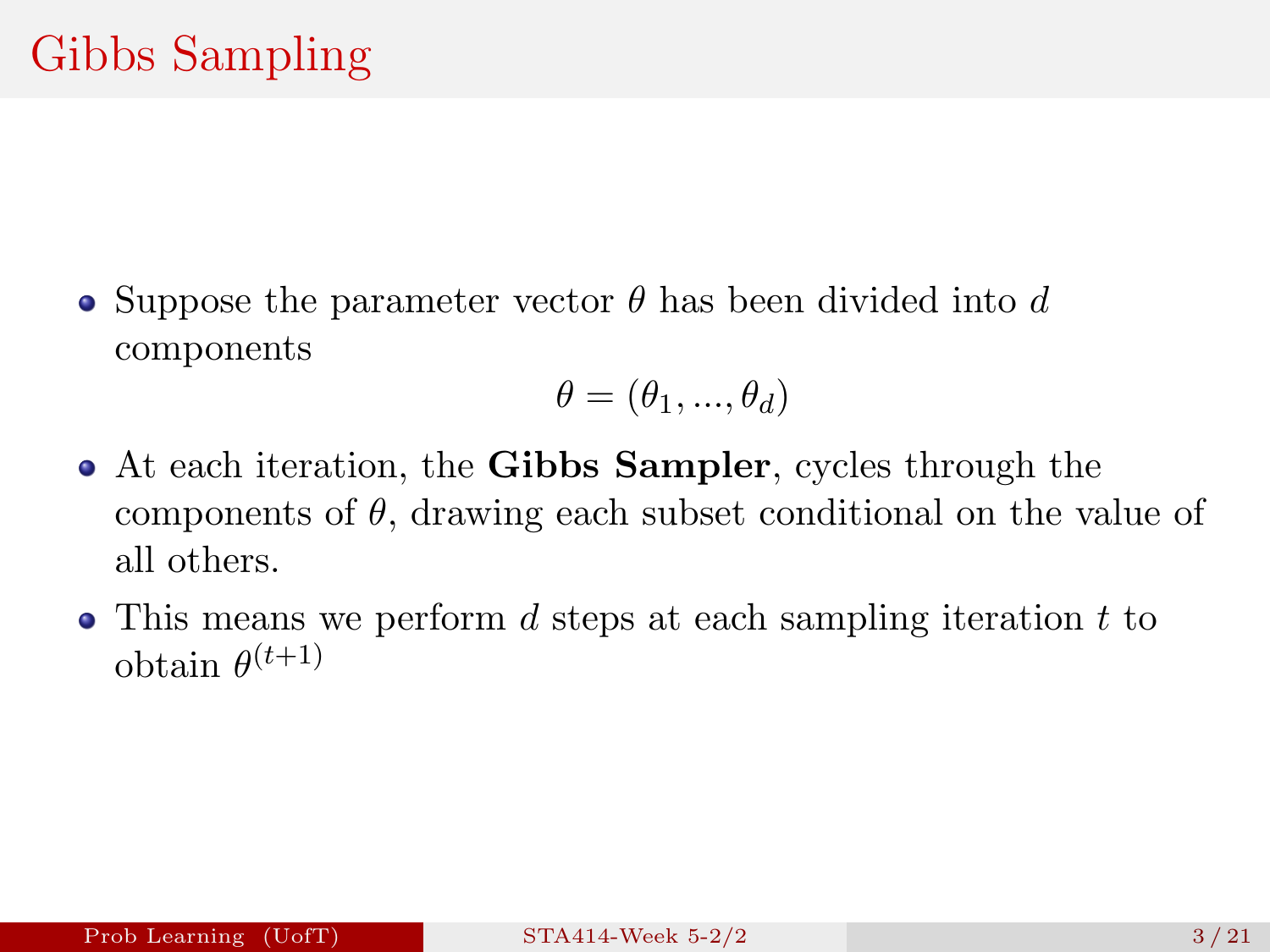# Gibbs Sampling Procedure

At iteration t:

- chose an ordering j of d sub-vectors of  $\theta$
- For  $j = 1$  to  $j = d$ :
	- Sample  $\theta_j^t$  from the conditional distribution given all the other components:

$$
p(\theta_j|\theta_{-j}^{t-1},y)
$$

Where  $\theta_{-j}^{t-1}$  represents all the components of  $\theta$  except for  $\theta_j$  at their current values:

$$
\theta_{-j}^{t-1} = (\theta_1^{t}, \theta_2^{t}, ..., \theta_{j-1}^{t}, \theta_{j+1}^{t-1}, ..., \theta_d^{t-1})
$$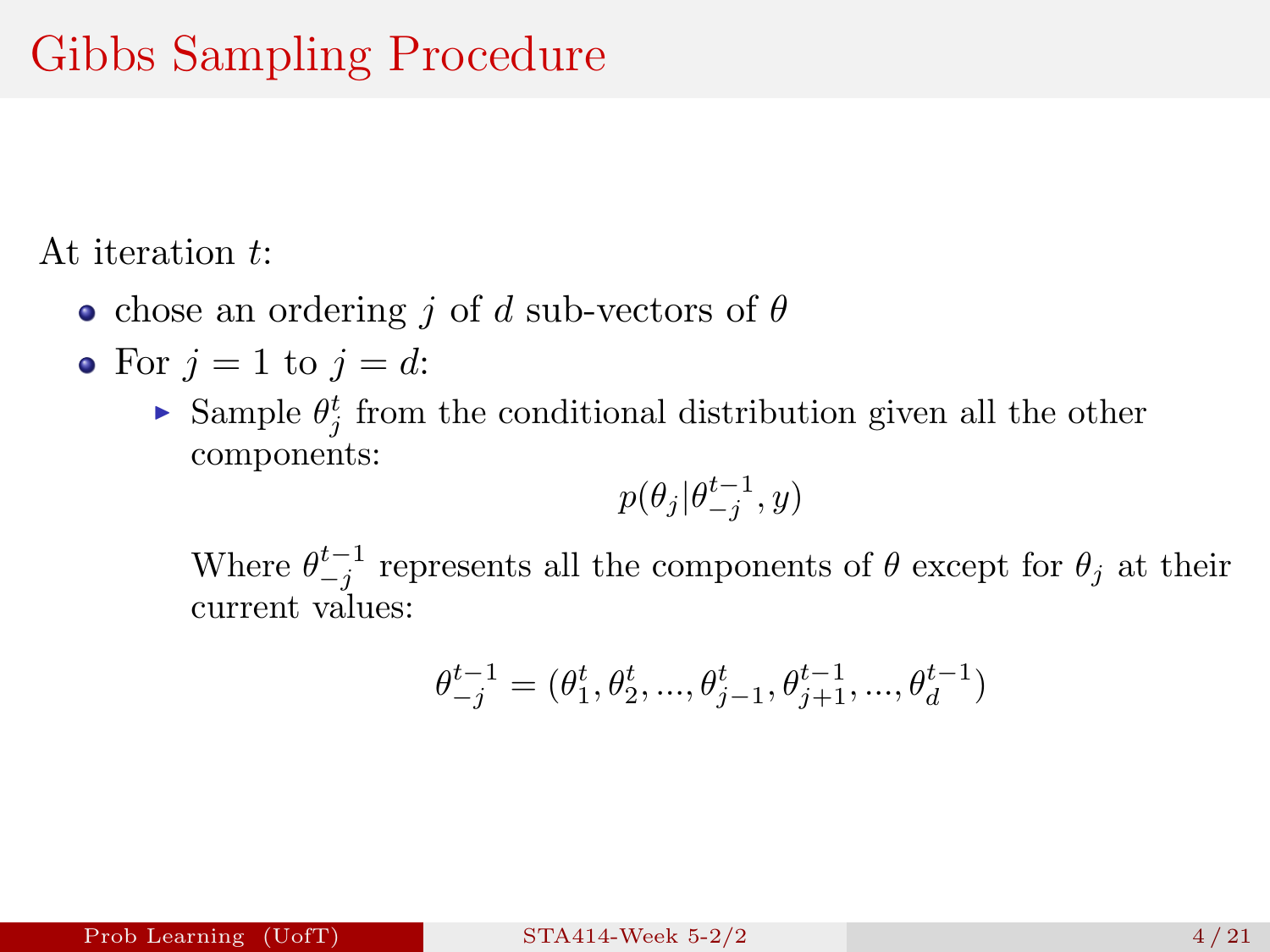Consider a single observation  $(y_1, y_2)$  from a bivariate normal, with unknown mean  $\mu = (\mu_1, \mu_2)$  and known covariance matrix:  $\Sigma = \begin{bmatrix} 1 & \rho \\ 0 & 1 \end{bmatrix}$  $\rho$  1 1 with a uniform prior distibution on  $\mu$ The posterior takes the form:

$$
\begin{pmatrix} \mu_1 \\ \mu_2 \end{pmatrix} | y \sim N \left( \begin{pmatrix} y_1 \\ y_2 \end{pmatrix}, \Sigma \right)
$$

Although it is simple to draw from this posterior we can alternatively use the Gibbs sampler. To do that we must first deterimine the conditional posterior distributions for  $\mu_1$  and  $\mu_2$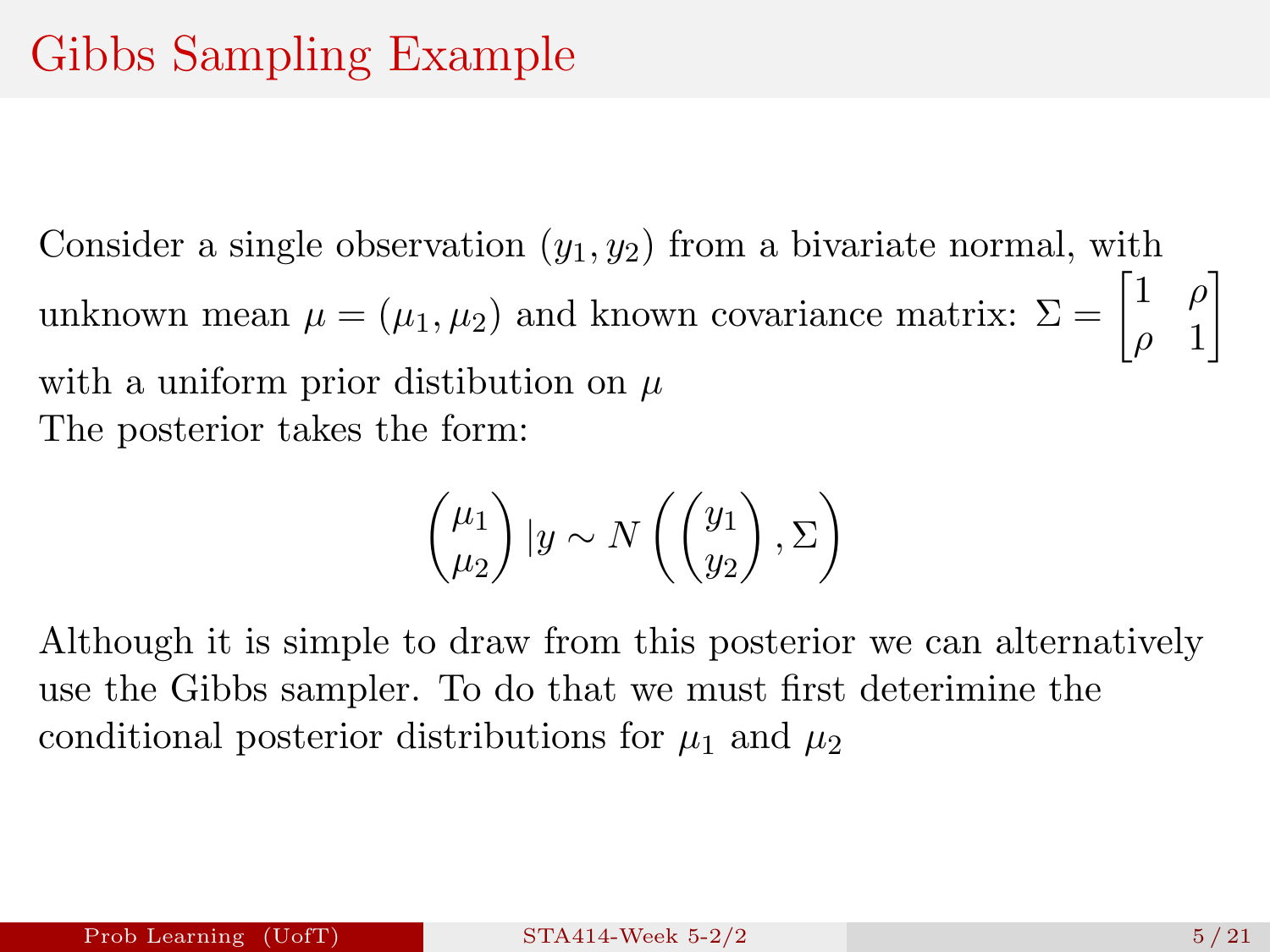Using the properties of the multivariate normal distribution we have:

$$
\mu_1|\mu_2, y \sim N(y_1 + \rho(\mu_2 - y_2), 1 - \rho^2)
$$
  

$$
\mu_2|\mu_1, y \sim N(y_2 + \rho(\mu_1 - y_1), 1 - \rho^2)
$$

Then given some previous (possibly initial) value of  $\mu$ , the sampling would be:

• 
$$
\mu_1^{(t)} \sim N(y_1 + \rho(\mu_2^{(t-1)} - y_2), 1 - \rho^2)
$$
  
\n•  $\mu_2^{(t)} \sim N(y_2 + \rho(\mu_1^{(t)} - y_1), 1 - \rho^2)$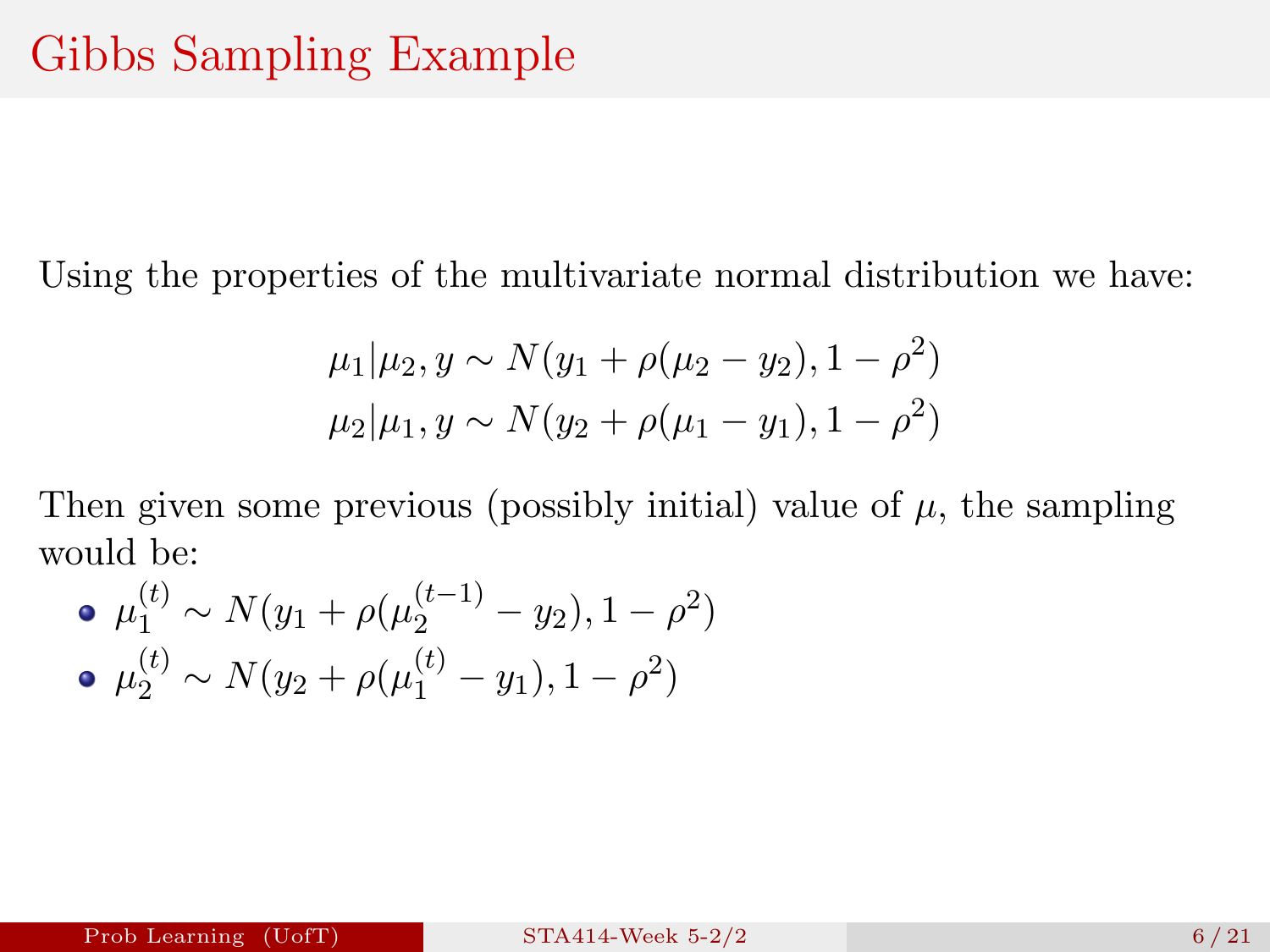## Gibbs Sampling Example



Figure 11.2 Four independent sequences of the Gibbs sampler for a bivariate normal distribution with correlation  $\rho = 0.8$ , with overdispersed starting points indicated by solid squares. (a) First 10 iterations, showing the componentwise updating of the Gibbs iterations. (b) After 500 iterations, the sequences have reached approximate convergence. Figure (c) shows the points from the second halves of the sequences, representing a set of correlated draws from the target distribution.

1

<sup>1</sup>From "Bayesian Data Analysis Third edition" by Gelman, Carlin, Stern, Dunson, Vehtari, Rubin

Prob Learning  $(UofT)$  [STA414-Week 5-2/2](#page-0-0) 7/21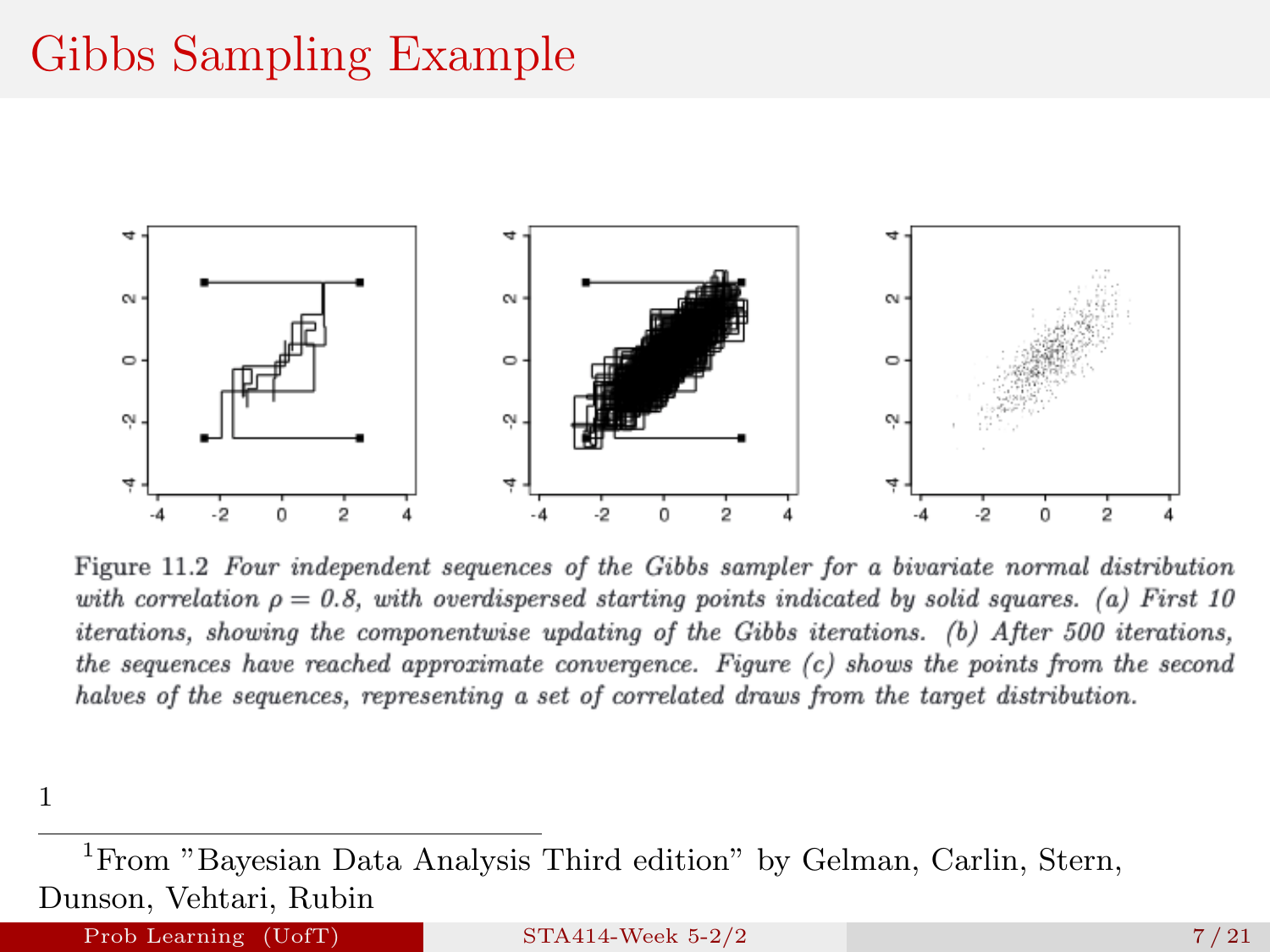### Hamiltonian Monte Carlo

- Given the position x, the potential energy is  $E(x)$
- Construct a distribution

$$
p(x) \propto e^{-E(x)}
$$
, with  $E(x) = -\log(\tilde{p}(x))$ 

where  $\tilde{p}(x)$  is the unnormalized density we can evaluate.

- Introduce velocity v carrying the kinetic energy  $K(v) = ||v||^2/2$
- Total energy or Hamiltonian:  $H = E(x) + K(v)$ .
- Energy is preserved:
	- Frictionless ball rolling  $(x, v) \rightarrow (x', v')$
	- $H(x, v) = H(x', v').$
- $\bullet$  Ideal Hamiltonian dynamics are reversible: reverse v and the ball will return to its start point!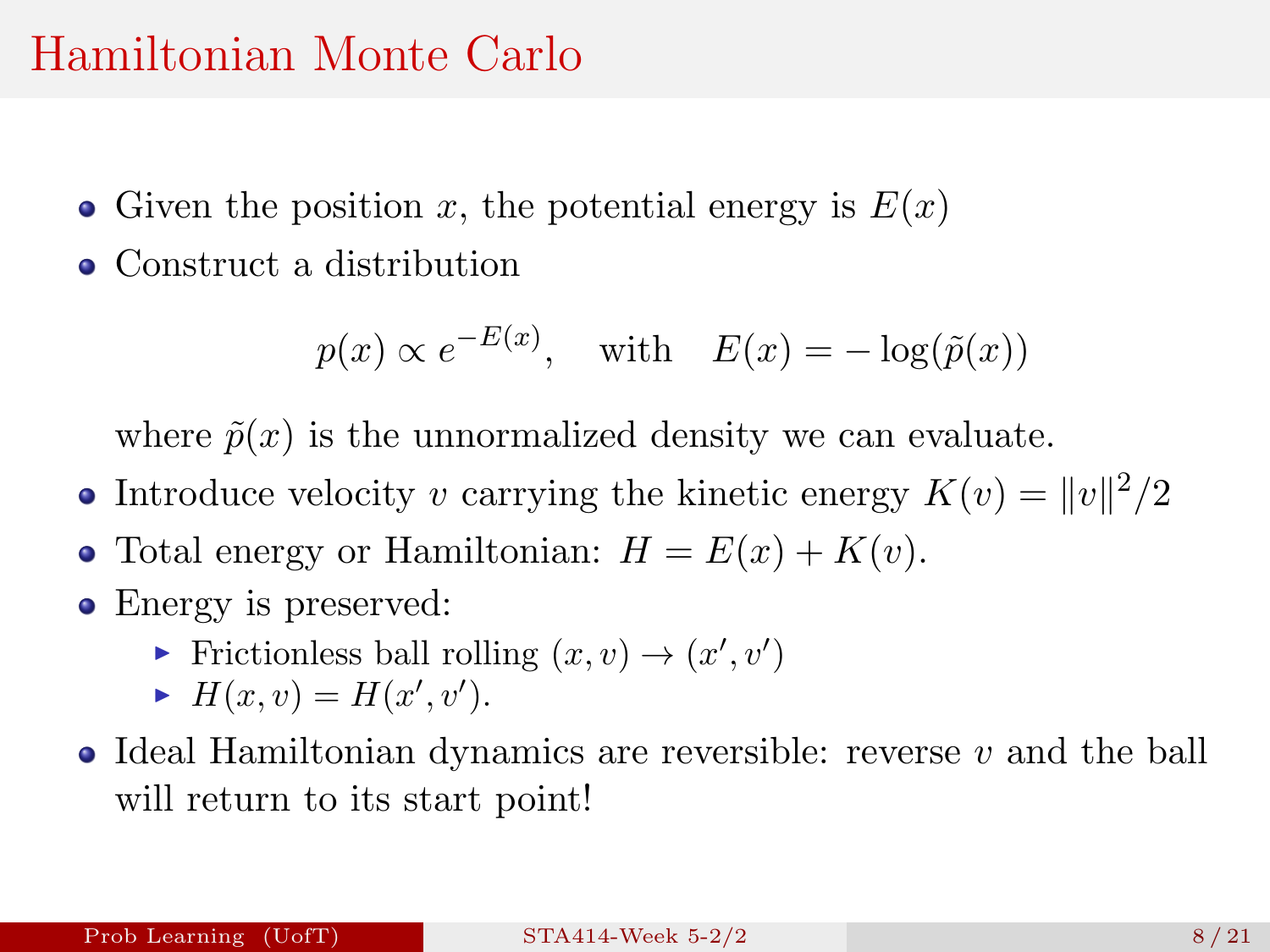### Hamiltonian Monte Carlo

- The joint distribution:
	- $\blacktriangleright$   $p(x, v) \propto e^{-E(x)} e^{-K(v)} = e^{-E(x) K(v)} = e^{-H(x,v)}$
	- $\triangleright$  Velocity is independent of position and Gaussian.
- MCMC procedure
	- $\triangleright$  Use Gibbs sampling for the velocity
	- $\triangleright$  Simulate Hamiltonian dynamics then flip sign of velocity:
		- $\blacktriangleright$  Hamiltonian 'proposal' is deterministic and reversible:  $q(x', v'|x, v) = q(x, v|x', v')$
		- Energy is constant  $p(x, v) = p(x', v')$ .
		- $\blacktriangleright$  Metropolis acceptance probability is 1.
- How to simulate Hamiltonian dynamics?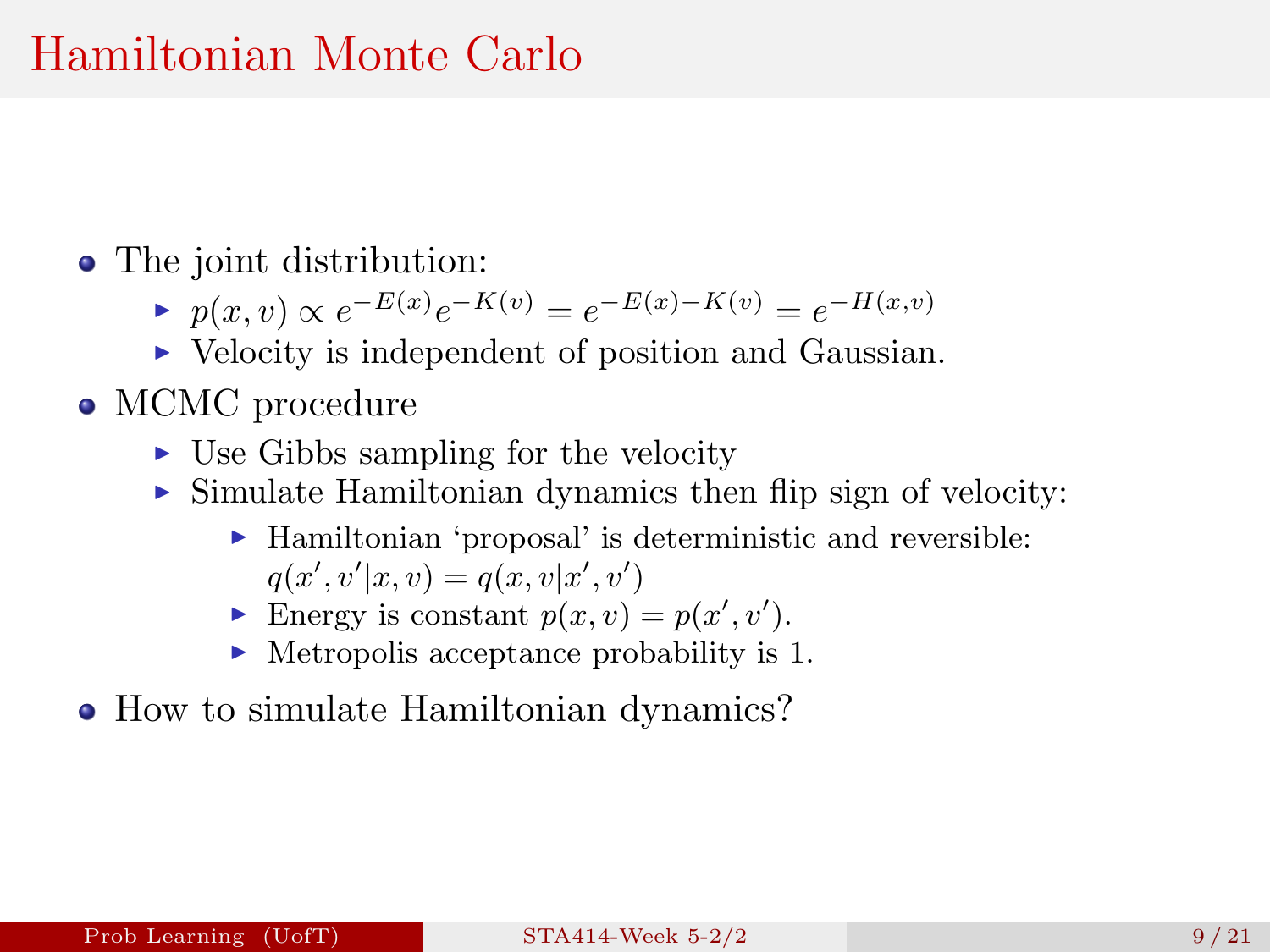# Leap-frog integrator

• A numerical approximation:

$$
v_i(t + \frac{\epsilon}{2}) = v_i(t) - \frac{\epsilon}{2} \frac{\partial E(x(t))}{\partial x_i}
$$
  

$$
x_i(t + \epsilon) = x_i(t) + \epsilon v_i(t + \frac{\epsilon}{2})
$$
  

$$
v_i(t + \epsilon) = v_i(t + \frac{\epsilon}{2}) - \frac{\epsilon}{2} \frac{\partial E(x(t + \epsilon))}{\partial x_i}
$$

- $\bullet$  H is not conserved.
- Dynamics are still deterministic (and reversible)
- Acceptance probability :

$$
\min\{1,\exp(H(x,v)-H(x',v'))\}
$$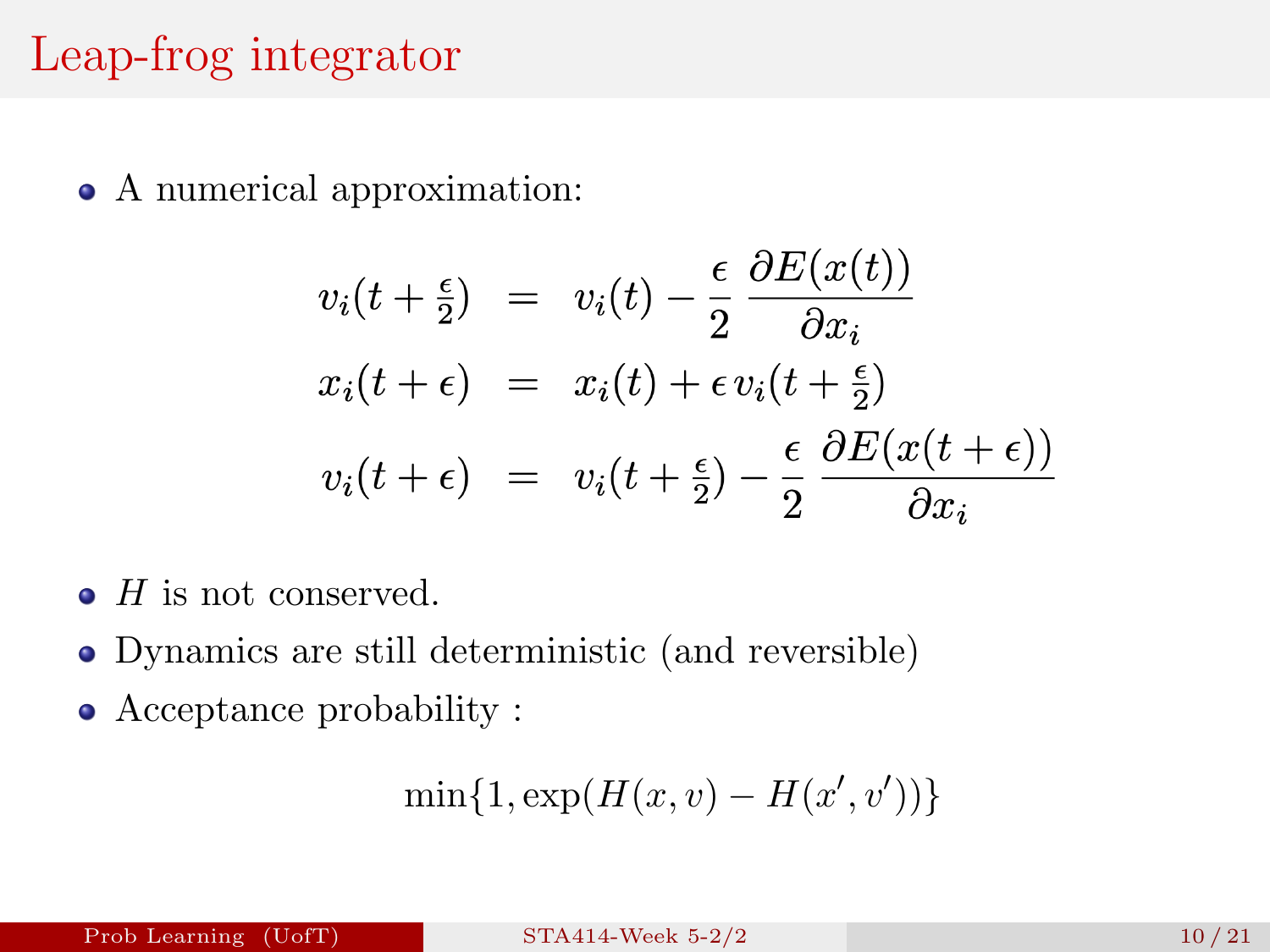#### The HMC algorithm (run until it mixes):

- Gibbs sample velocity:  $v \sim \mathcal{N}(0, I)$ .
- $\bullet$  Run Leapfrog integrator for L steps
- Accept new position  $x'$  with probability:

 $\min\{1, \exp(H(x, v) - H(x', v'))\}$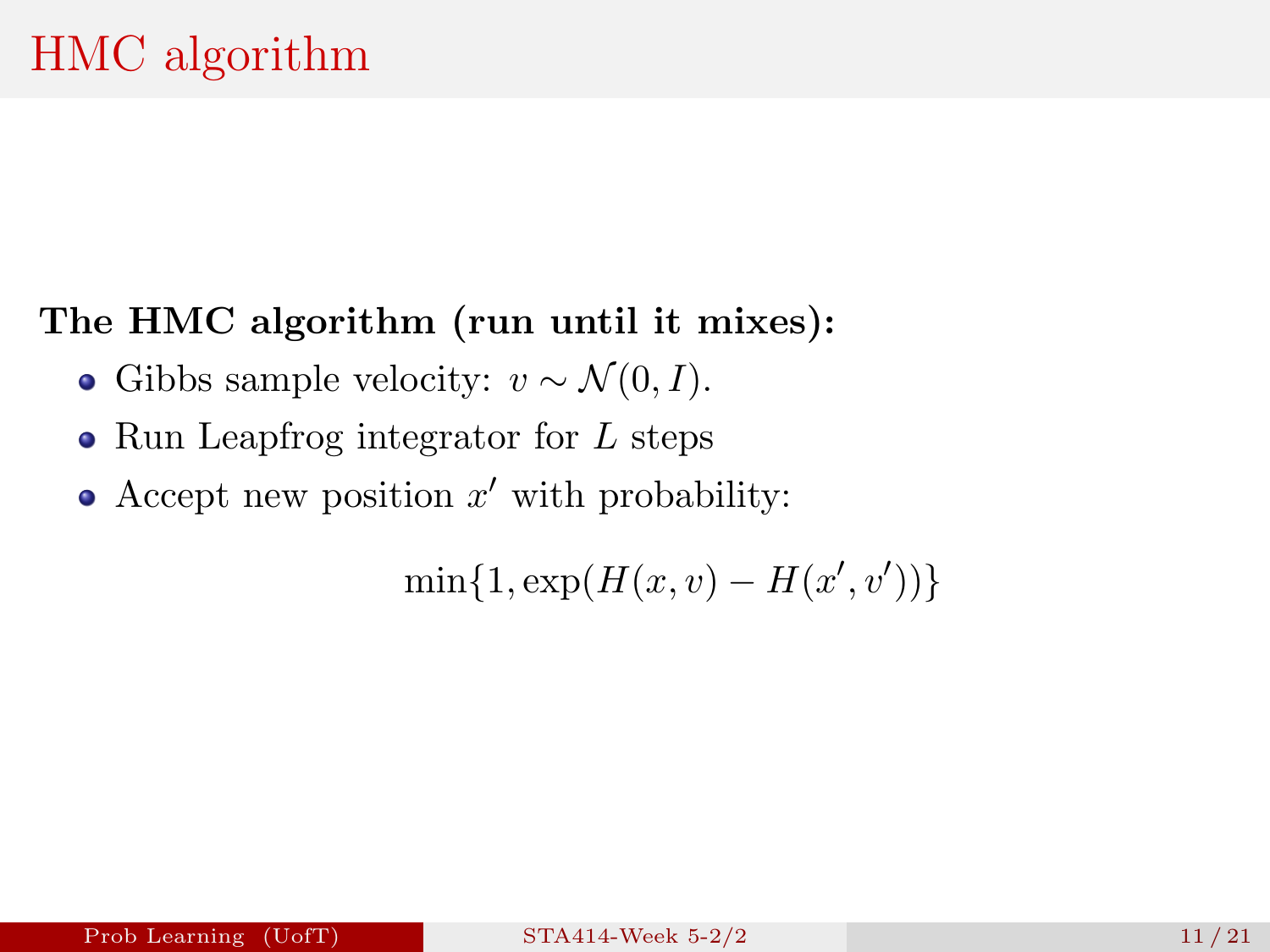# MCMC Inference

- Compute the unnormalized posterior
- Simulate from it
- Draw "normal" inference from simulated values of  $\theta$ 
	- $\blacktriangleright$  mean
	- $\blacktriangleright$  median
	- $\blacktriangleright$  quantiles
- Posterior predictive simulations of unobserved outcomes  $\tilde{y}$  can be obtained by further simulation conditional on drawn values of  $\theta$
- All of this however requires some care, as MCMC is not without problems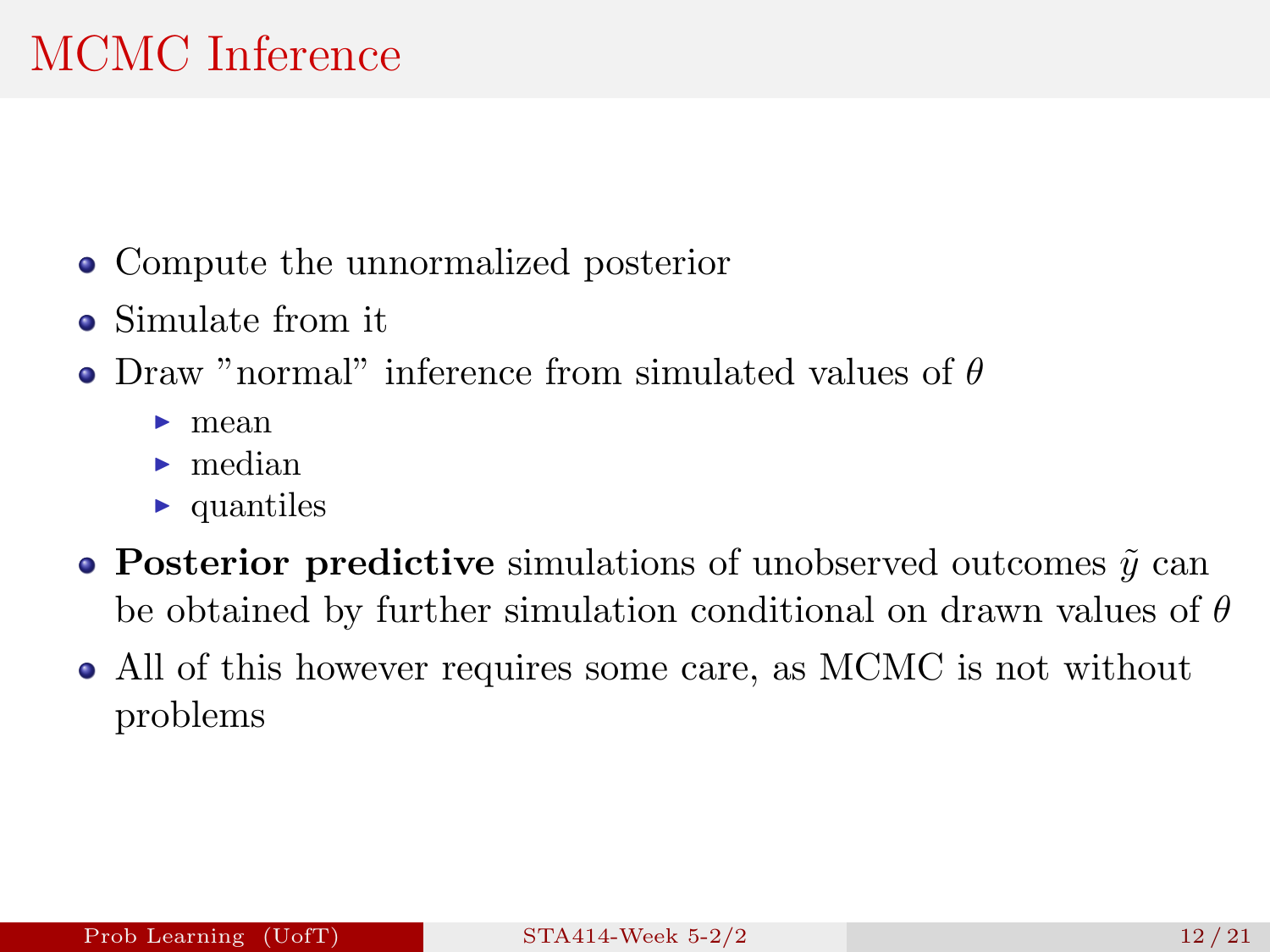## MCMC demo

[MCMC demo](https://chi-feng.github.io/mcmc-demo/app.html?algorithm=RandomWalkMH&target=multimodal&autoplay=False)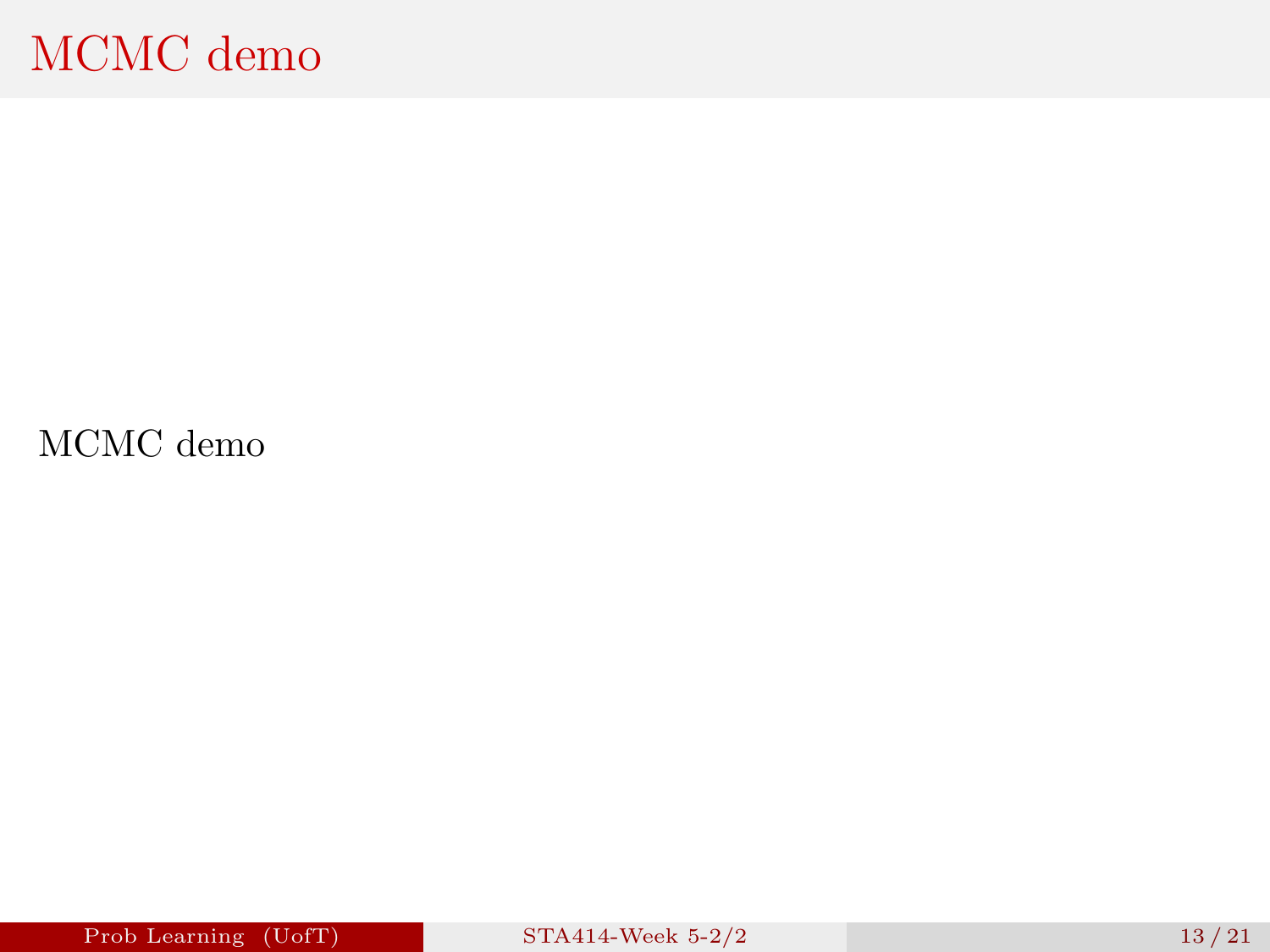- How do we know we have ran the algorithm long enough?
- What if we started very far from where our distribution is?
- Since there is autocorrelation, what is the "effective" number of samples we have?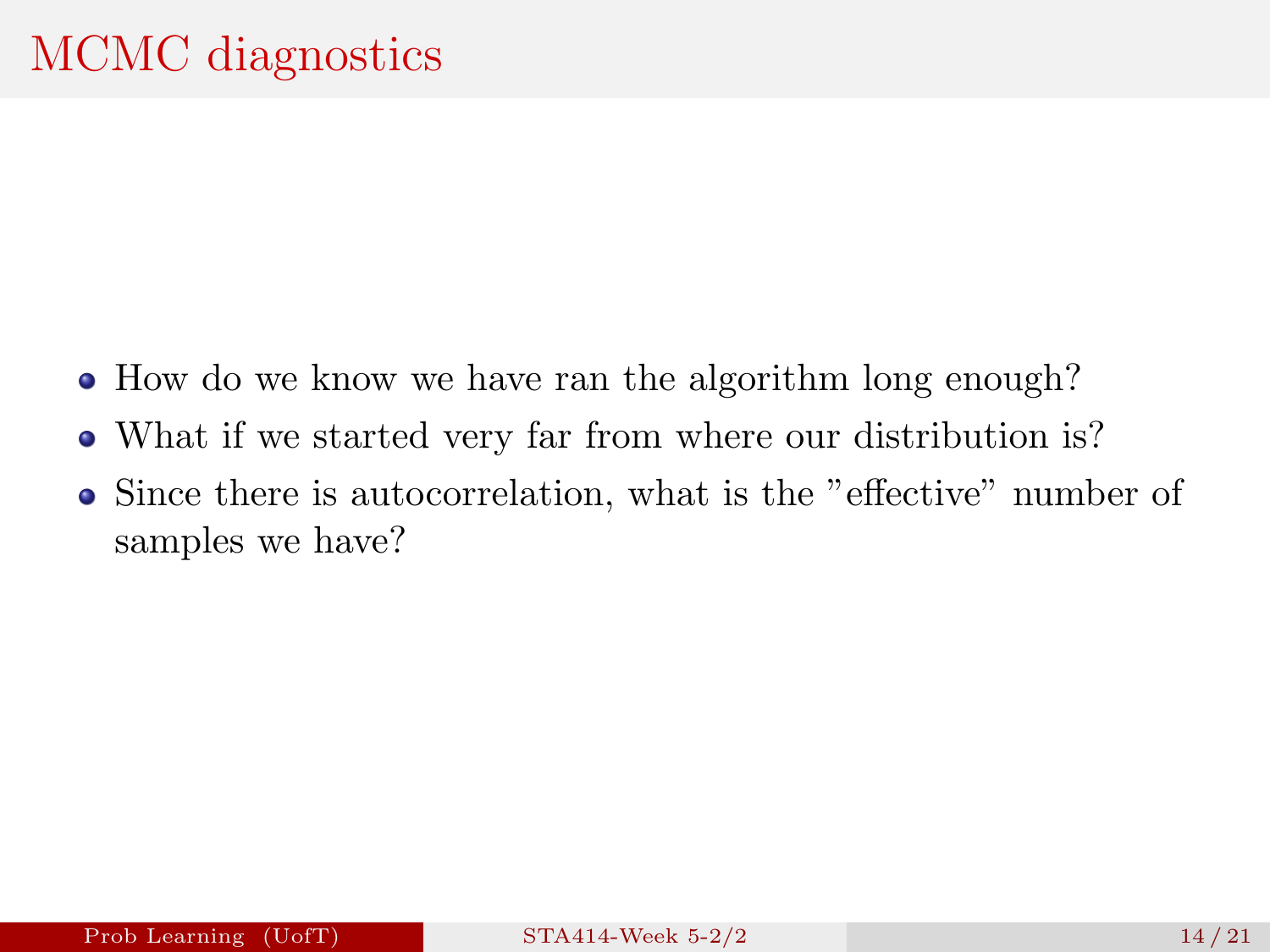- Parallel computation is cheap we can run multiple chains in parallel starting at different points
- We should discard some initial number of samples warm-up or burn-in
- $\bullet$  We (maybe) should only keep every k-th observation from each chain
- We should examine how well the chains have "mixed" together i.e. how much overlap is there in the parameter space each of them explored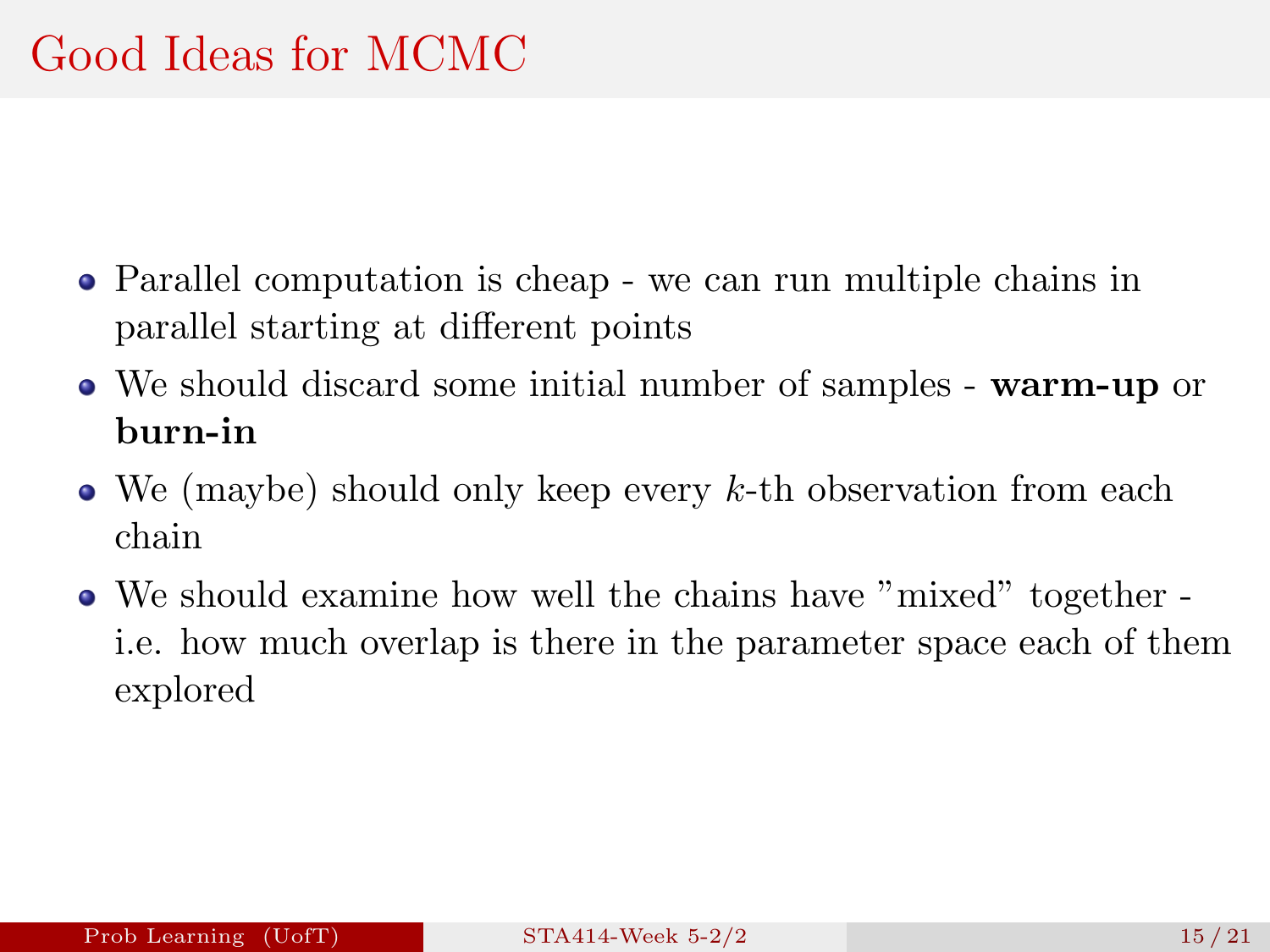#### R hat

Start with  $m/2$  chains of  $2n$  samples each, with a warm-up period of n. Split them in half so that we have  $m$  chains total (half of which are burn-in) of length *n* each. Label each scalar estimand with  $\psi_{i,j}$  with  $(i = 1, ..., n; j = 1, ..., m)$  The between sequence variance B is:

$$
B = \frac{n}{m-1} \sum_{j=1}^{m} (\bar{\psi}_{.j} - \bar{\psi}_{..})
$$

where:

$$
\bar{\psi}_{.j} = \frac{1}{n} \sum_{i=1}^{n} \psi_{ij}
$$

and:

$$
\bar{\psi}_{\cdot \cdot} = \frac{1}{m} \sum_{j=1}^m \bar{\psi}_{\cdot j}
$$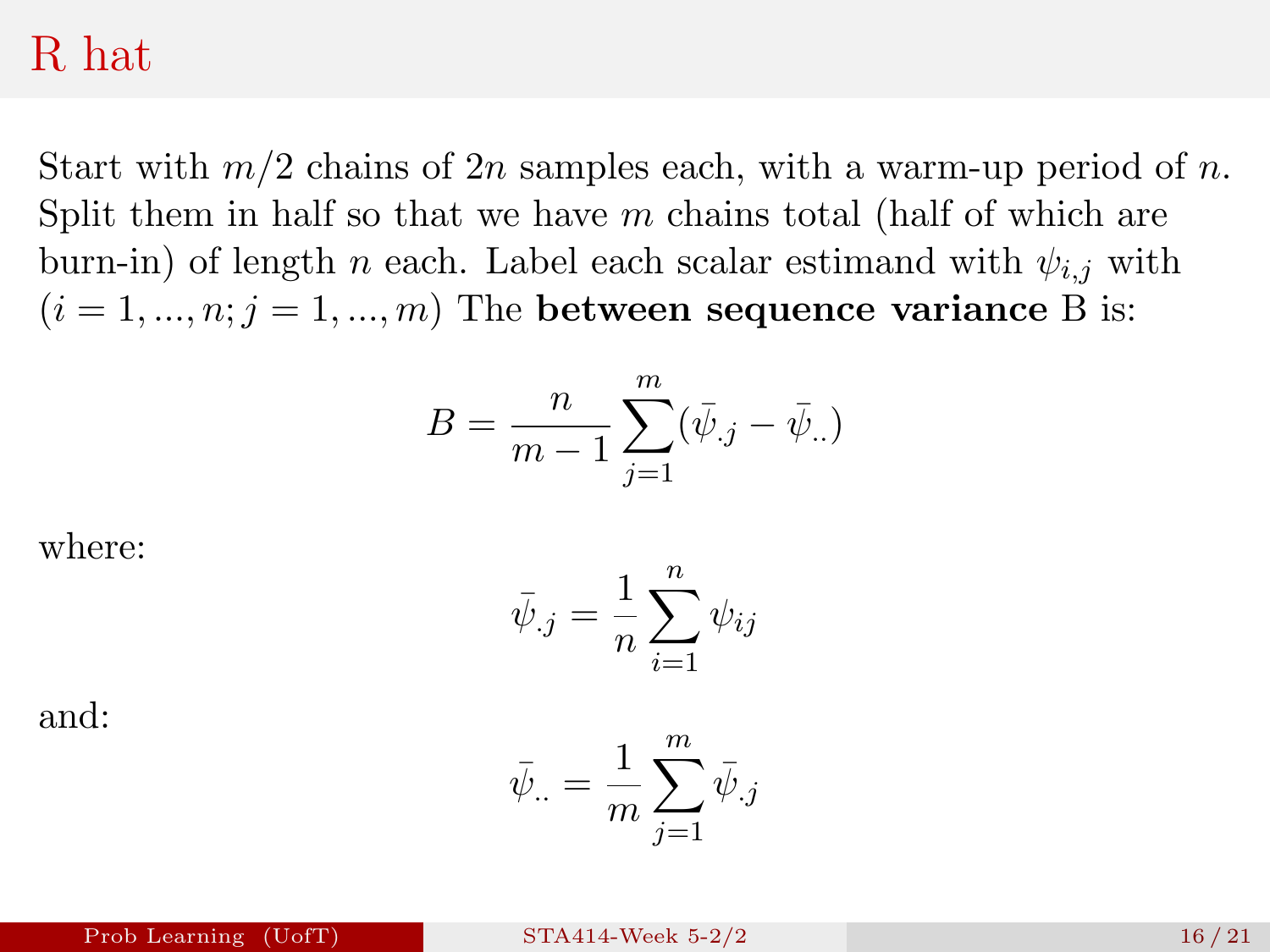R hat

• The within sequence variance W is:

$$
W = \frac{1}{m} \sum_{j=1} s_j^2
$$

where:

$$
s_j^2 = \frac{1}{n-1} \sum_{i=1}^n (\psi_{ij} - \bar{\psi}_{.j})^2
$$

- $\bullet$  For any finite n, W will **underestimate** the true variance, since the chains have not had time to explore the entire possible range of values
- In the limit the expectation of W approaches  $var(\psi|y)$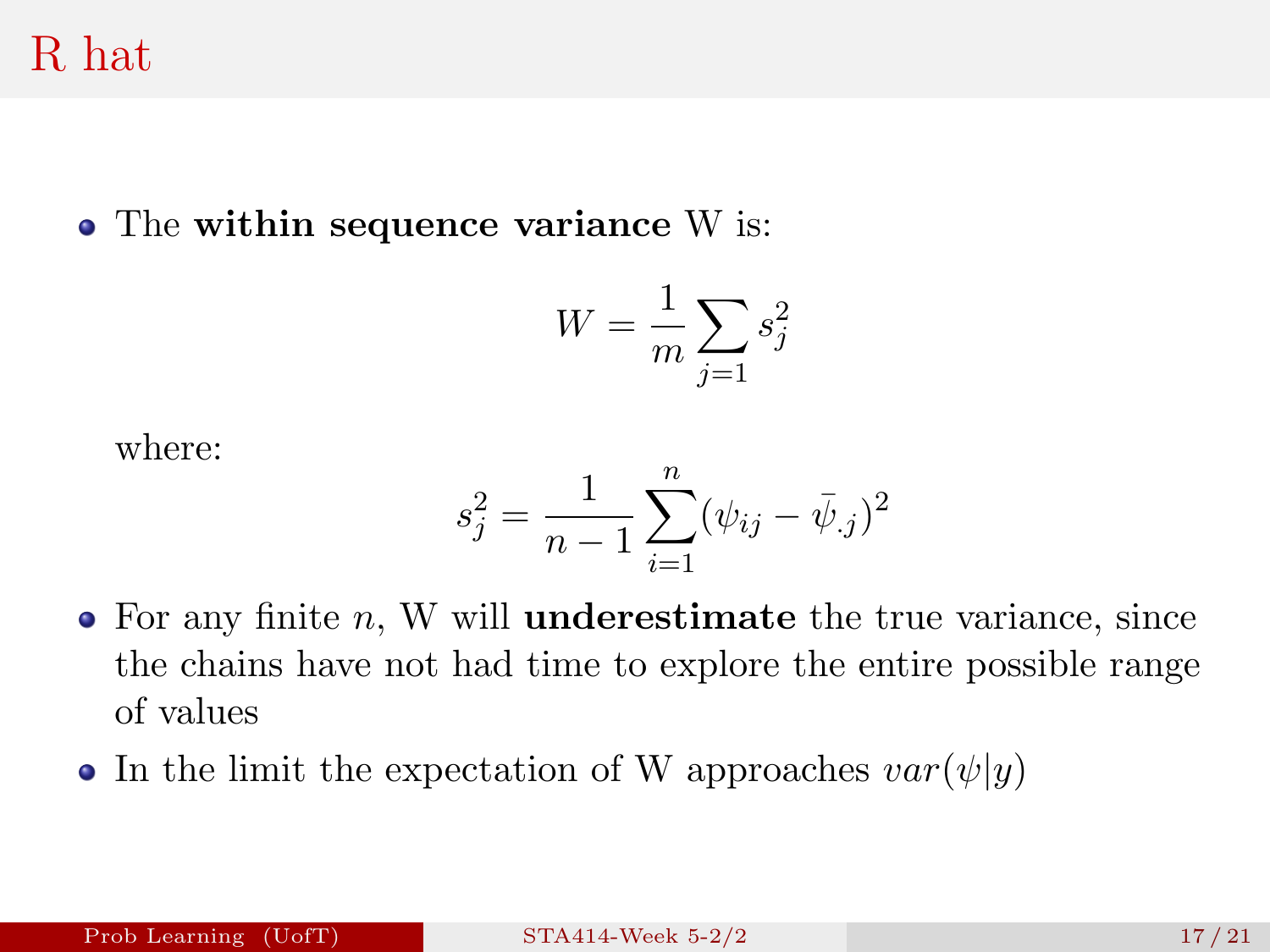### R hat

• We can estimate the marginal posterior variance of  $\psi$  by a weighted average of W and B:

$$
\widehat{var}^+(\psi|y) = \frac{n-1}{n}W + \frac{1}{n}B
$$

- This quantity overestimates the marginal posterior variance assuming the starting distribution is overdispersed, but is unbiased under stationarity or in the limit  $n \to \infty$
- We estimate the factor by which the scale of the current distribution for  $\psi$  might be reduced if we were continue to infinity by:

$$
\hat{R} = \sqrt{\frac{\widehat{var}^+(\psi|y)}{W}}
$$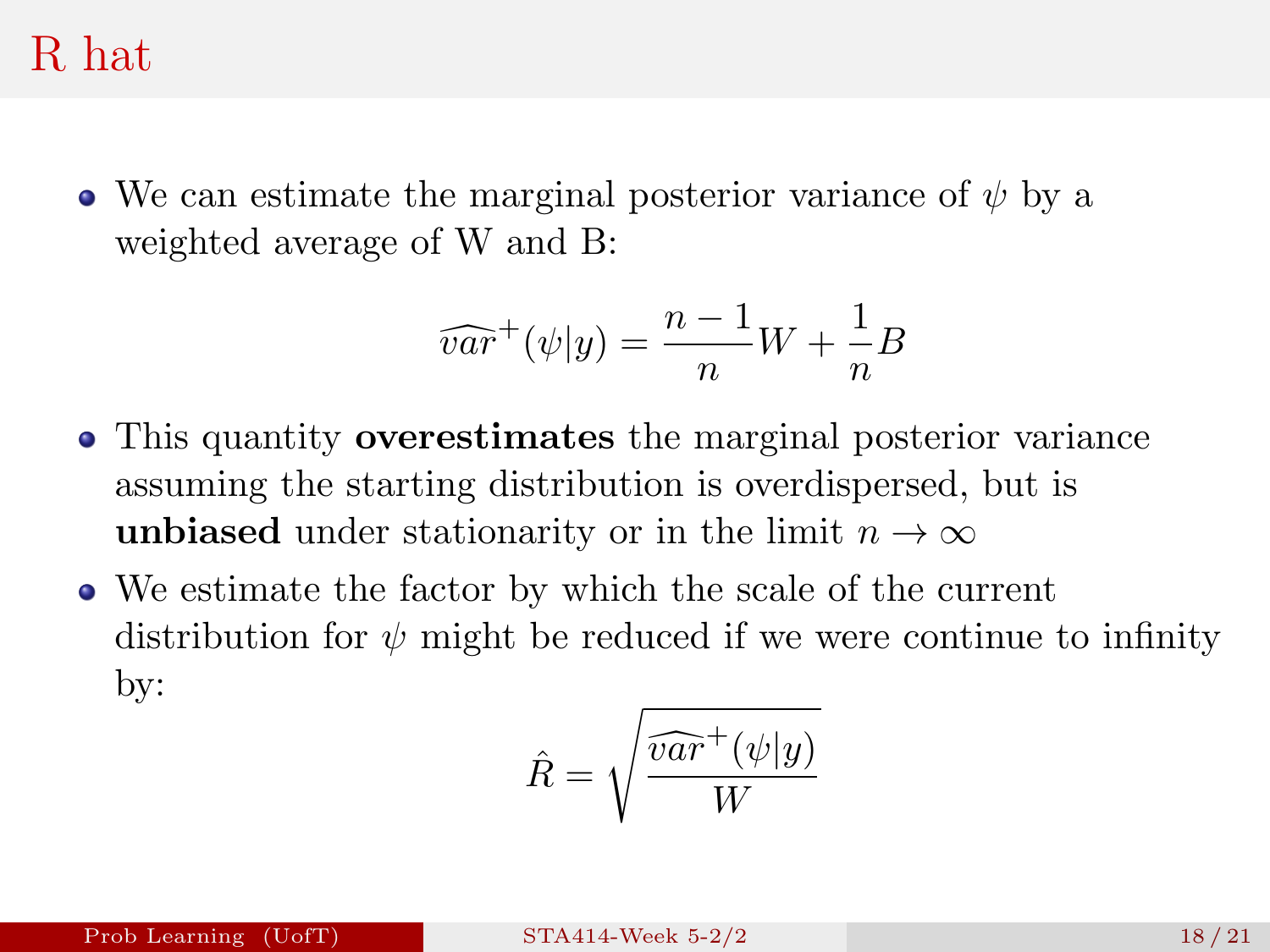## Effective Sample Size

- Since our observations are not independent of each other, we de facto gain less information
- One way to quantify the **effective sample size** is to consider statistical efficiency of  $\bar{\psi}$ , as an estimate of  $\mathbb{E}(\psi|y)$

$$
\lim_{n \to \infty} mnvar(\bar{\psi}_{..}) = \left(1 + 2 \sum_{t=1}^{\infty} \rho_t\right) var(\psi|y)
$$

Where  $\rho_t$  is the autocorrelation of the sequence  $\psi$  at lag t

• If the draws were completely independent we would have  $var(\bar{\psi}_{..}) = \frac{1}{mn}var(\psi|y)$  and the effective sample size would be  $mn$ • in the presence of correlation we define the effective sample size to be:

$$
n_{\text{eff}} = \frac{mn}{1 + 2\sum_{t=1}^{\infty} \rho_t}
$$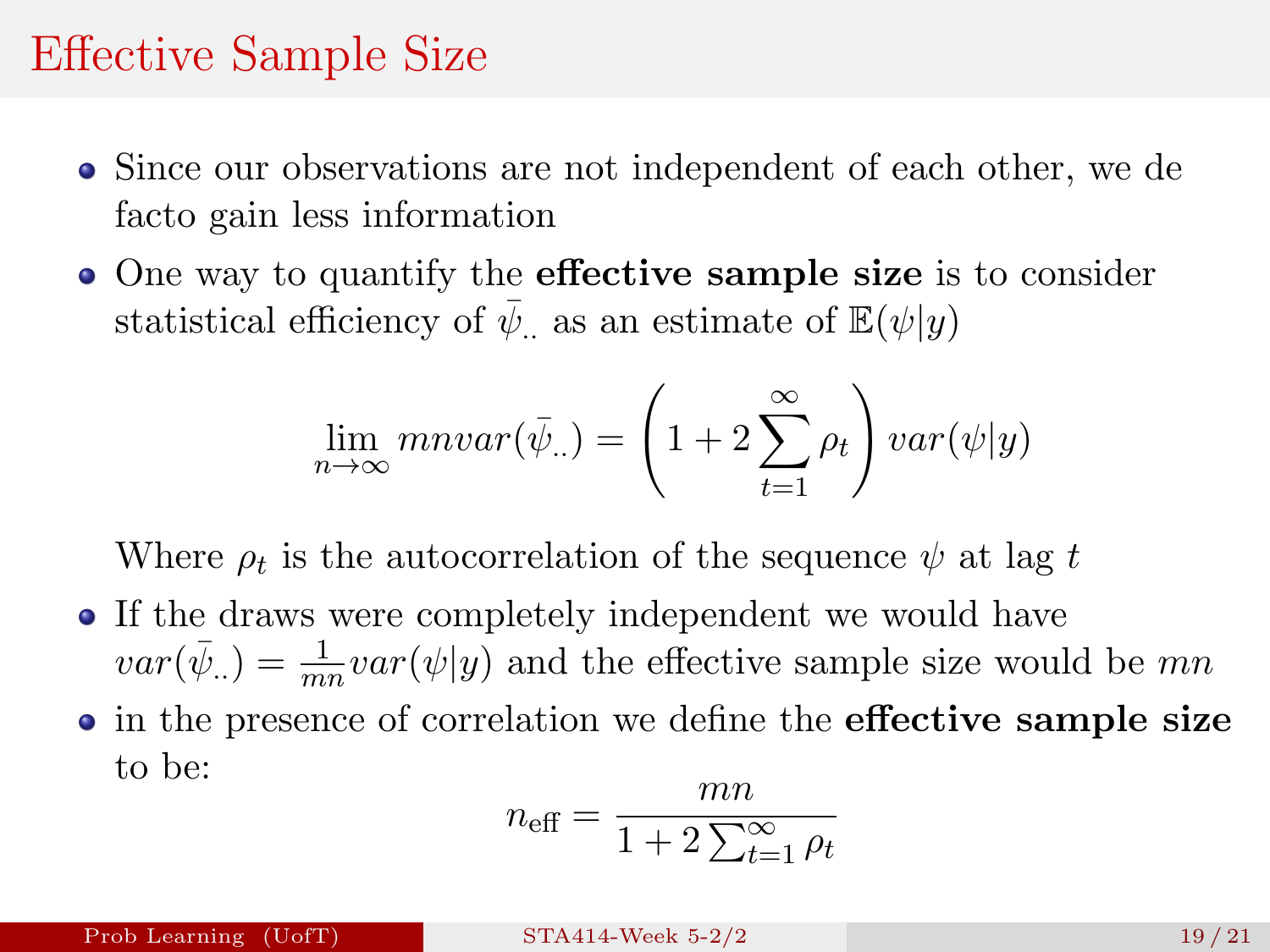### Autocorrelations

- How do we obtain  $\sum_{t=1}^{\infty} \rho_t$ ?
- We start by computing  $\widehat{var}^+$  from before
- We then estimate the correlations by first computing the variogram  $V_t$  at each lag t

$$
V_t = \frac{1}{m(n-t)} \sum_{j=1}^{m} \sum_{i=t+1}^{n} (\psi_{i,j} - \psi_{i-t,j})^2
$$

• The estimate then becomes:

$$
\hat{\rho}_t = 1 - \frac{V_t}{2\widehat{var}^+}
$$

 $\bullet$  For large values of t this becomes very noisy so we usually cut off the sum over  $\hat{\rho}_t$  when two consecutive summands were negative